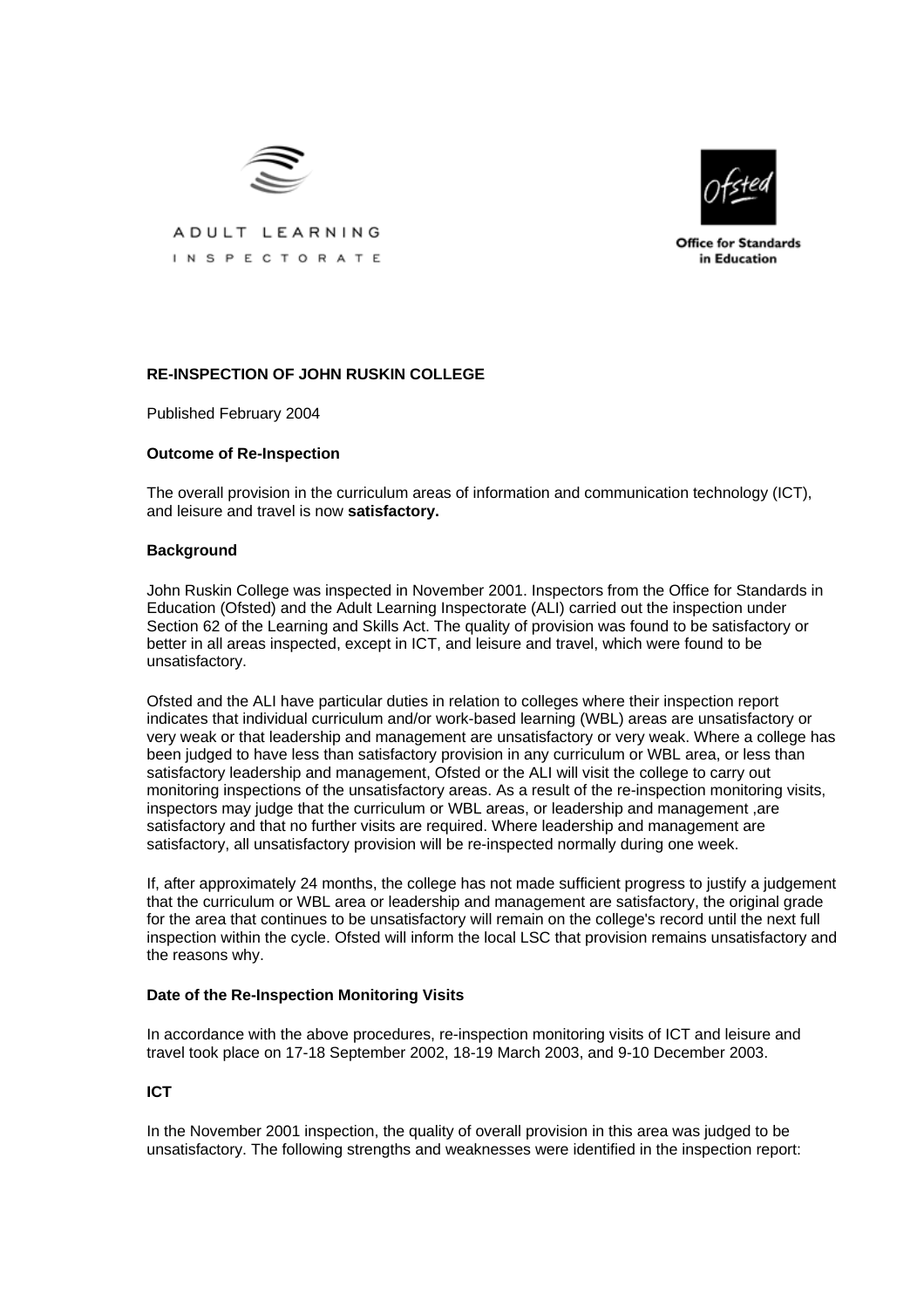## **Strengths**

- broad range of courses
- some very good teaching on the AVCE IT and short IT courses for adults
- particularly good modern computing facilities

## **Weaknesses**

- unsatisfactory standard of students' work on most courses
- low pass rates on nearly all courses
- low student retention rates on GCE A-level computing and AVCE IT courses
- insufficient action to help students with poor IT skills
- students' lack of punctuality

Following the re-inspection monitoring visits, inspectors judged that progress had been made in addressing the above weaknesses and that overall provision in this area was now **satisfactory.**

There was a significant improvement in pass rates on most courses, to above the national average. However, pass rates remain low on A2 computing, as are the entry grades for some students on the course. The standard of students' work has improved. Teachers have re-written assignments and worksheets, with clearly graded tasks matched to different ability groups. Workshops are provided to help students who need additional support. Retention has improved on almost all courses. Students benefit from new course handbooks and schemes of work, and have undertaken visits that have increased their motivation and understanding of the wide variety of uses of ICT in industry, business and commerce. No teaching and learning were judged less than satisfactory on the final visit. Problems with poor student punctuality persisted.

## **Leisure and Travel**

In the November 2001 inspection, the quality of provision in this area was judged to be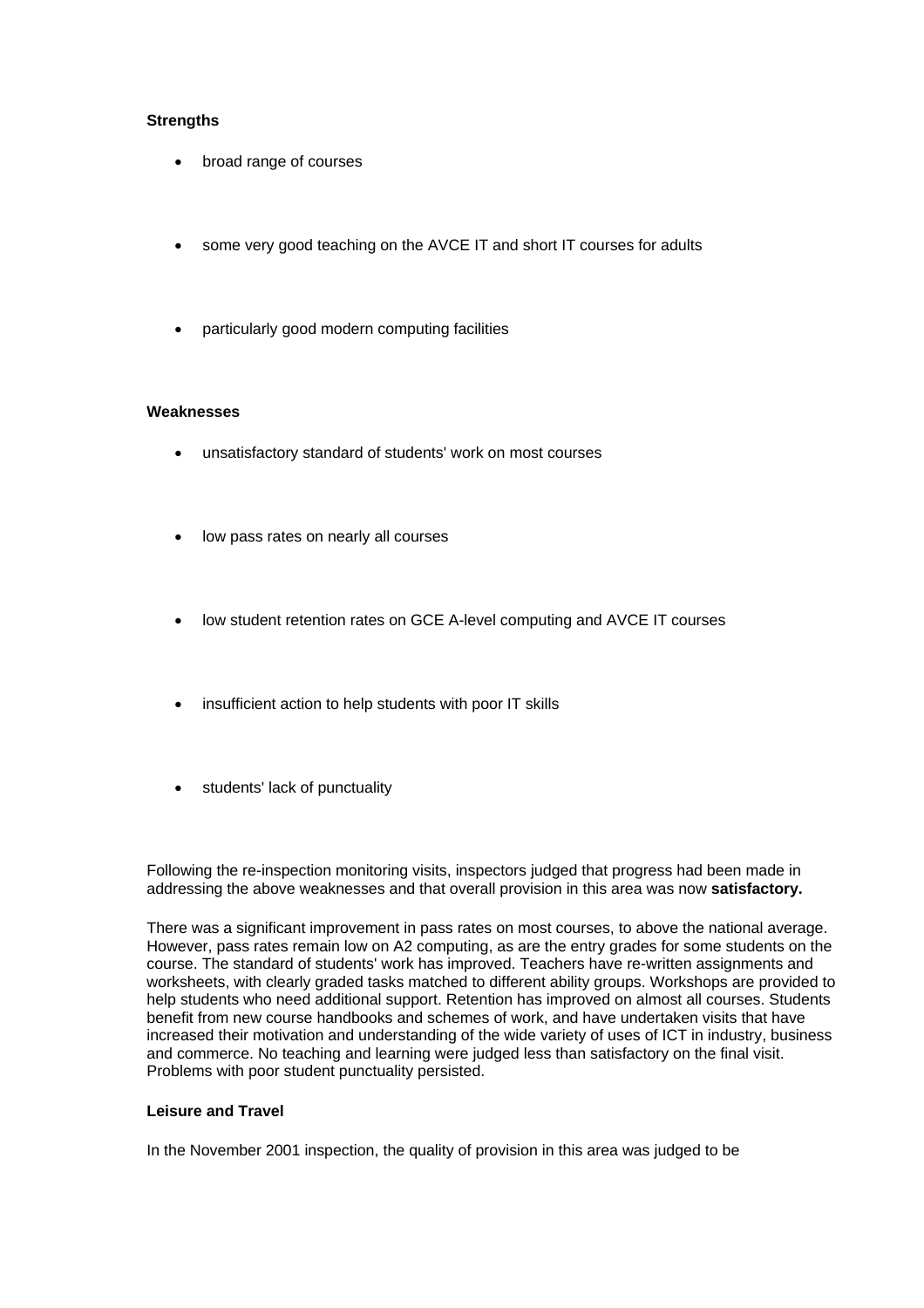unsatisfactory. The following strengths and weaknesses were identified in the inspection report:

# **Strengths**

- some well-planned lessons
- students' effective use of IT to conduct research
- improving retention rate on GNVQ intermediate leisure and tourism
- good tutorial support for students

## **Weaknesses**

- low student retention rate on GNVQ advanced leisure and tourism
- low pass rates on GNVQ intermediate and advanced leisure and tourism
- ineffective teaching in many lessons
- inadequate arrangements for checking teachers' assessment of students' course work
- students' lack of punctuality
- failure of AVCE travel and tourism students to complete necessary coursework

Following the re-inspection monitoring visits, inspectors judged that progress had been made in addressing the above weaknesses and that the overall provision in this area was now **satisfactory.**

Pass rates have improved significantly on courses at AVCE and intermediate levels. However, the retention rate on the single award AVCE course remains low. The teaching on these courses is now satisfactory and much of it is good. There is good planning and resourcing of tasks and activities in